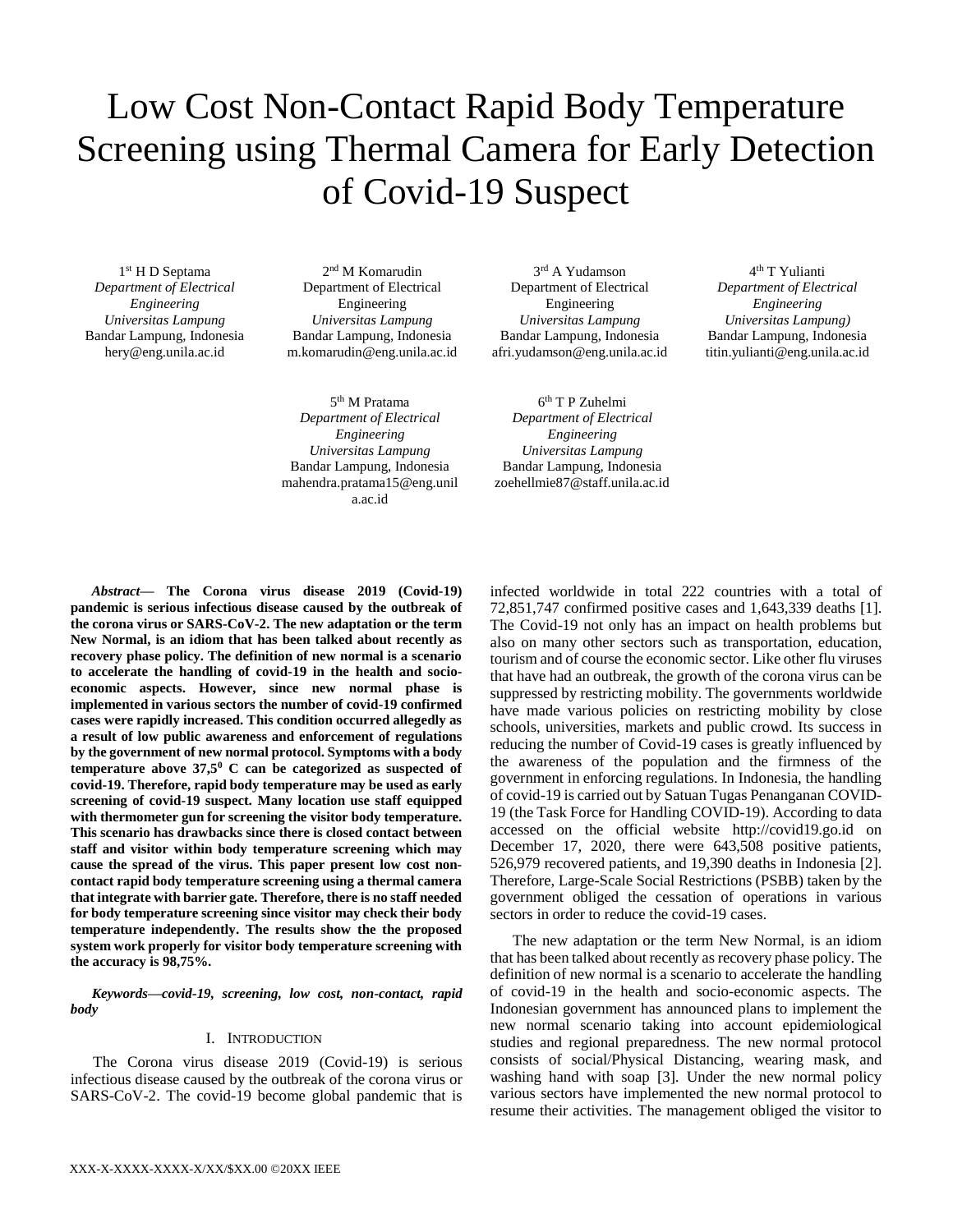wear a mask, provide the washstand and visitor body temperature screening. However, since new normal phase is implemented in various sectors the number of covid-19 confirmed cases were rapidly increased. This condition occurred allegedly as a result of low public awareness and enforcement of regulations by the government of new normal protocol.

The most common symptoms of covid-19 are fever, dry cough and feeling tired. Other symptoms that some patients may experience include aches and pains, nasal congestion, headache, conjunctivitis, sore throat, diarrhea, loss of taste or smell, rash on the skin, or discoloration of fingers or toes[4]. The symptoms experienced are usually mild and appear gradually. Some people become infected but have only mild symptoms. Symptoms with a body temperature above  $37.5^{\circ}$  C can be categorized as suspected of covid-19. Therefore, rapid body temperature may be used as early screening of covid-19 suspect. The suspect then may be diagnosed with advanced diagnostic tools to confirm their condition. Many location use staff equipped with thermometer gun for screening the visitor body temperature. This scenario has drawbacks since there is closed contact between staff and visitor within body temperature screening which may cause the spread of the virus.

This paper present non-contact rapid body temperature screening using a thermal camera that integrate with barrier gate. Therefore, there is no staff needed for body temperature screening since visitor may check their body temperature independently. According to covid-19 symptoms mentioned above visitor with body temperature above  $37^{\circ}$  C can be categorized as suspected of covid-19 and barrier gate will not opened and vice versa. The advantage of used thermal camera for body temperature is thermal signature can be detected even in pitch-black conditions. Thermal imaging is a detection method that increases the visibility of objects in the dark by detecting infrared radiation from objects and creating images. The way a thermal camera works is all objects that emit infrared energy as a function of temperature. Infrared energy emitted by an object is known as heat-imaging. The hotter the object, the brighter the radiation emitted, basically thermal camera works like a temperature sensor that can detect the slightest temperature.

# II. RELATED WORKS

The works in studied the infrared thermography accuracy for body temperature detection. The results show that the forehead infrared thermography (IRT) temperature showed the largest discrepancy from the core temperature and was on average 3.1ºC lower. According to the study results, the age, gender and core temperature has influence for th IRT temperatures. The results show that higher body temperature accuracy using IRT is in children and teenager and less accurate for adults. Females also showed less accurate body temperature results compared to males visitor. The study results also show that ambient temperature had minor effect since 1 ºC change in ambient temperature only changes the IRT body temperature results by 0.196 ºC in average.

The works in [5] proposed an integrated sensors platform for non-contact temperature monitoring using infrared thermometer and a capacitive humidity sensor. The capacitive humidity sensor is used in order to detect the environmental parameters

such as relative humidity and ambient temperature. The environmental parameters then used to create more accurate body temperature results. The work classified the body temperature into 3 categories, below 35 C considered as "low", above 38 C considered as "high"and 35 – 38 C considered as "normal". . The visitor body temperature will be measured and the results will be displayed on dot matrix LCD display.

The high level covid-19 suspect surveillance and tracking is studied in [6] with 5 main stages. The first stages are using wearable or non-wearable device to sensing several parameters about the medical health status. The collected data then transmit into multi-edge layer nodes or central hub for data computation and analytics. The appropriate action after the computation and analytics is sent to the mobile application. The stored data may be used for tracking and tracing covid-19 suspect, recommendation and assistance for the community. The work in [7] studied the possibilities of using multiple thermal sensor array in order to provide wider monitoring area. The AMG8833 thermal camera sensor being used in this paper is an 8x8 sensor with 60° field of view (FoV) [8]. The works use two thermal camera at different angle to cover wider monitoring area.

The works in [9] describe the deep learning networks for mask classification and head temperature detection. The work used RGB camera as an input for module that classified the mask. The second module is connected to thermal camera for thermal signature detection. The third module then combines the results of both modules and displayed it on the monitor. The work in [10] proposed mobile based platform for automatic forehead fever screening. The works used a 160x120-pixel FLIRONE™ thermal imaging camera with maximum frame rate of 8 fps. Based on the work results it is had 100% sensitivity and 70% specificity for screening high temperature patients. The results also show that the thermal imaging accuracy also affected by ambient temperature. The work in [11] also studied the thermal camera for covid-19 suspect identification combined with UV disinfection. The visitor required to enter an entrance gate designed for body temperature screening and UV disinfection before enter the building. The results show promising model, however the proposed work required huge entrance gate installation.

In this paper we adopt the previous work mentioned above and proposed our non-contact rapid body temperature screening using thermal camera for early detection of covid-19 suspect devices. The proposed devices should be low cost so it can be affordable by small companies/institution but the accuracy should be prioritized.

### III. RESEARCH METHOD

In this section, we first introduce the system design and the proposed system algorithm to implement the design.

# *A. System design*

Currently, the development of embedded technology has grown rapidly. The application of embedded technology has been utilized in various sectors. The design of non-contact rapid body temperature screening designed using thermal camera and Arduino as controller board. The device may be connected to the barrier gate to restrict covid-19 suspect entered the building. Visitors who pass the device will be detected by proximity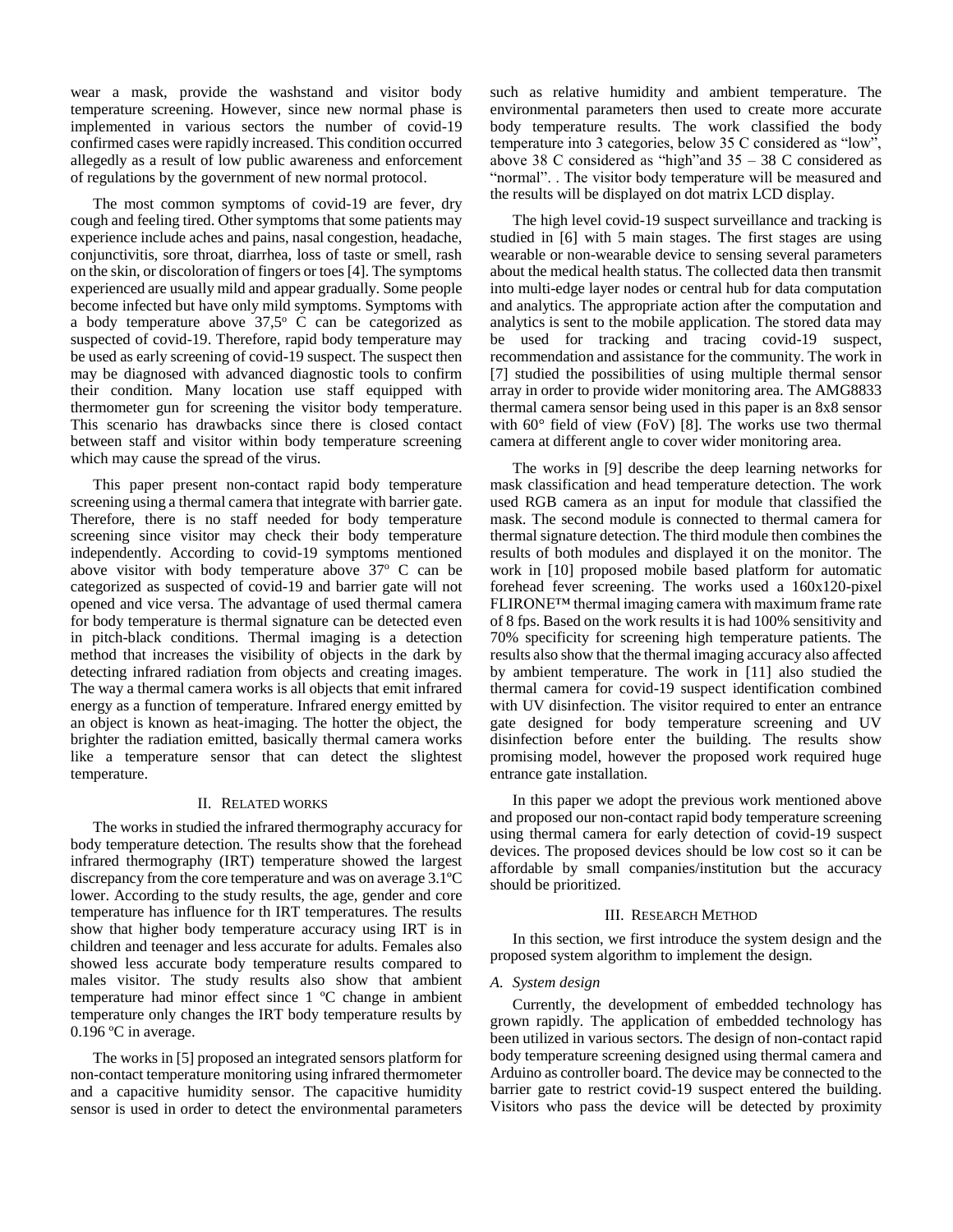sensor and the thermal camera will be activated in order to capture the visitor body temperature image. Thermal camera will take the visitor thermal image and send it to the controller. The controller then processed the images and calculate the body temperature. For visitors who are detected as having a body temperature  $\leq 37.5^{\circ}$  C, system will count as covid-19 suspect and the barrier gate will not opened. The visitor with body temperature below  $37.5^{\circ}$  C will considered as normal and the system will opened the barrier gate. The proposed system design is depicted in figure 1.



Fig. 1. Proposed non-contact body temperature screening

# *B. Proposed algorithm*

The proposed design of non-contact rapid body temperature screening device using thermal camera for early detection of covid-19 suspect devices implemented using algorithm 1 below.

Algorithm 1 Proposed system algorithm.

1. Initialization 2. define MinTemp 3. define MaxTemp 4. define TrigPin 5. define AvgTemp 6. loop 7. if (no object detected) do: 8. standby 9. ElseIf (object detected) do: 10. Thermal camera active 11. delay 12 Thermal image capture 13. for(int i=1; i<=MAX\_PIXEL\_ARRAY\_SIZE; i++){ temp to RGB  $14$ 15. Image segmentation 16. for(int i=1; i<=MAX PIXEL ARRAY SIZE; i++){ 17. SumSegmentedTemp = sum  $i$  < MinTemp 18  $\text{TotalArrayLength} = \text{count i} < \text{MinTemp}$ 19. Image calculation 20. calculate AvgTemp = SumSegmentedTemp / TotalArrayLength 21. Body temperature 22 if  $(Avgtemp \le MaxTemp)$  do: 23. show msg normal 24. trigPin gate active 25. gate open 26 delay 27. gate close 28 else if (Avgtemp > MaxTemp) do: 29. show msg suspect 30. trigPin gate not active 31. gate locked 32. Endif 33. Endif

#### IV. RESULTS AND DISCUSSION

Fig.2 shows a non-contact rapid body temperature screening devices schematic diagram consisting of a thermal sensor, Arduino, LCD display, and Relay. The thermal sensor captures the temperature image of the conditions around the sensor. Arduino as a data processor and control over the output. Relay as executor of control which is connected directly to the barrier gate. LCD is an indicator that displays a thermal image and the condition of the object based on the captured thermal image. The device is able to detect object with a distance ranging from 30 cm to100 cm. The object in this case is a visitor who is entered the building. The visitor temperature image will be captured using the principle of infrared waves then the image results are displayed on the LCD along with their status according the body temperature calculation, namely normal or suspected of Covid-19. Based on these circumstances, this prototype controls the barrier gate. Barrier gate will open automatically when the visitor is in normal body tempreture. However, if the object is in a suspected covid-19 condition, the barrier gate will be locked (unable to open).



Fig. 2. Schematic diagram

After all the components are assembled according to the scheme, Arduino programming is carried out to read and process the data captured by the thermal sensor. The thermal sensor data is an array measuring 8 x 8 (64) bits. To distinguish between room temperature and human body temperature, segmentation process is carried out so that only human temperature data is processed for data accuracy. In other words, the array used may be less than 64 bits depending on how much data is considered as human body temperature. After the segmentation process, the data is processed to obtain an average of body temperature value. However, because the captured temperature value still has a difference with the actual human temperature value, a calibration process is carried out. The calibration process begins by comparing the thermal camera sensor value with the actual temperature value captured with calibrator in this case a thermometer gun. Table 1 shows the results of comparing the sensor values with the thermometer gun values before calibration process. The error rate is calculated using equation 1 below.

Error rate  $=$   $\left(\frac{data\ collected\ by\ sensor\ -data\ collected\ by\ each\ of\ 100\% \ (1)}{data\ collected\ by\ sensor} \right) \times 100\% \ (1)$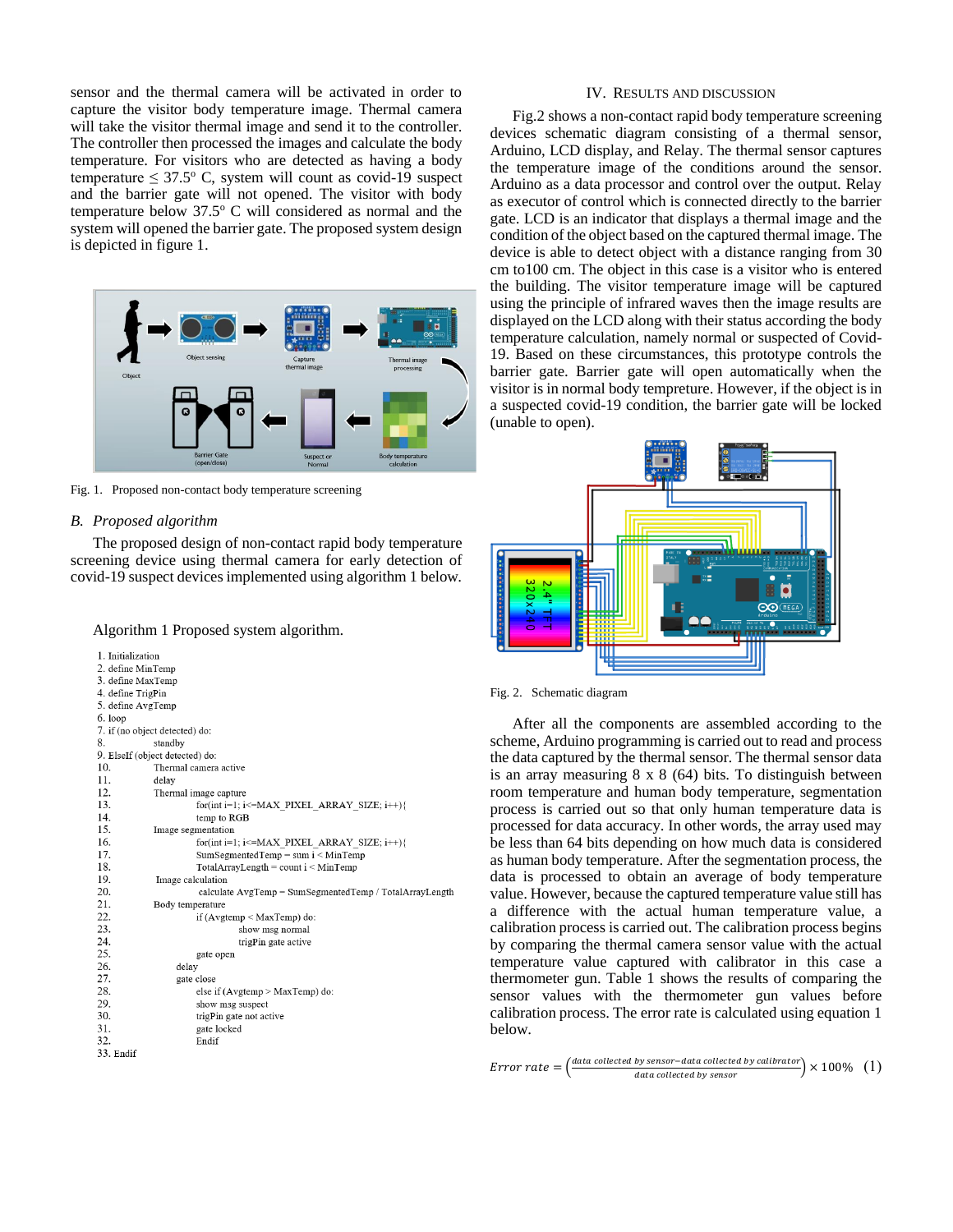| TABLE L | UNCALIBRATED THERMAL CAMERA SENSOR ACCURACY |  |  |  |  |  |
|---------|---------------------------------------------|--|--|--|--|--|
|---------|---------------------------------------------|--|--|--|--|--|

| N <sub>0</sub> | Thermal camera<br>sensor $(^{\circ}C)$ | <b>Calibrator</b><br>$(^{\circ}C)$ | <b>Error</b><br>$(^{\circ}C)$ | Error rate<br>(%) |
|----------------|----------------------------------------|------------------------------------|-------------------------------|-------------------|
| 1              | 31,33                                  | 36,3                               | 4,97                          | 13,69             |
| $\overline{c}$ | 31,4                                   | 36,3                               | 4,9                           | 13,50             |
| 3              | 32,16                                  | 36,4                               | 4,24                          | 11,65             |
| 4              | 31,77                                  | 36,4                               | 4,63                          | 12,72             |
| 5              | 31,12                                  | 36,4                               | 5,28                          | 14,51             |
| 6              | 31,52                                  | 36,4                               | 4,88                          | 13,41             |
| 7              | 31,46                                  | 36,4                               | 4,94                          | 13,57             |
| 8              | 33,24                                  | 36,4                               | 3,16                          | 8.68              |
| 9              | 32,99                                  | 36.5                               | 3.51                          | 9,62              |
| 10             | 32,44                                  | 36,5                               | 4,06                          | 11,12             |

Table 1 shows that there is a huge difference with the average error rate 12,25% between the thermal sensor value and the calibrator value, which ranges from 3 to 5  $^{\circ}$ C. The thermal sensor also did not show proper human body temperature range. Thus, the calibration process is continued by performing logarithmic regression to reduce the difference. Based on the logarithmic regression process, a logarithmic coefficient 1.9 and interception value of 1.5 was obtained. This parameter value is then used in programming to make the temperature accuracy.

The testing process is carried out by bringing objects with temperatures below 33 <sup>0</sup>C, between 33 <sup>0</sup>C to 37.5 <sup>0</sup>C, and above 37.5 °C. Temperature below 33 °C assumes that the object is not a human being so the prototype will be in standby position. The temperature is in the range of 33  $\mathrm{^0C}$  to 37.5  $\mathrm{^0C}$  which means that the object is a healthy human being so that the prototype will control the barrier gate to open with the aim that the object can enter through the barrier gate. Then if the temperature is detected above  $37.5 \text{ }^0\text{C}$ , the prototype will control the barrier gate to remain closed by concluding that the object is a suspected covid-19. These three conditions along with the temperature image are displayed on the LCD, namely: standby, healthy, and suspected covid-19. Figure 3 shows one of the prototype test results.



a. Normal

**b.** Suspect

Fig. 3. System testing results

The testing results after the calibration process is shown on Table 2. It can be seen that the error of temperature value is ranging from 0 to 0.08  $^{\circ}$ C. This difference / error value is sufficient to apply to the device. The accuracy is affected with the proximity of the object to the thermal sensor and the ambient temperature. The results show that the average error rate is 1,25 % therefore the accuracy is increased to 98,75%.

| TABLE II.<br>CALIBRATED THERMAL CAMERA SENSOR ACCURACY |
|--------------------------------------------------------|
|--------------------------------------------------------|

| N <sub>0</sub> | Thermal camera<br>sensor $(^{\circ}C)$ | <b>Calibrator</b><br>$(^{\circ}C)$ | <b>Error</b><br>$(^{\circ}C)$ | <b>Error</b> rate<br>(%) |
|----------------|----------------------------------------|------------------------------------|-------------------------------|--------------------------|
| $\mathbf{1}$   | 36,36                                  | 36,3                               | 0.06                          | 0,17                     |
| $\overline{c}$ | 36,36                                  | 36,3                               | 0.06                          | 0,17                     |
| 3              | 36,4                                   | 36,4                               | $\Omega$                      | 0,00                     |
| 4              | 36,38                                  | 36,4                               | 0.02                          | 0.05                     |
| 5              | 36,34                                  | 36,4                               | 0.06                          | 0,16                     |
| 6              | 36,37                                  | 36,4                               | 0.03                          | 0.08                     |
| 7              | 36,36                                  | 36,4                               | 0,04                          | 0,11                     |
| 8              | 36,46                                  | 36,4                               | 0.06                          | 0,16                     |
| 9              | 36,45                                  | 36,5                               | 0.05                          | 0,14                     |
| 10             | 36,42                                  | 36,5                               | 0.08                          | 0,22                     |

# V. CONCLUSSION

The results show that proposed non-contact rapid body temperature screening using thermal camera for early detection of covid-19 suspect is working properly to detect and classify the visitor body temperature. The results show that the average error rate is 1,25 % therefore the accuracy is 98,75%. The accuracy is affected with the proximity of the object to the thermal sensor and the ambient temperature.

## ACKNOWLEDGMENT

This works is supported by Institute for Research and Community Service (LPPM), University of Lampung, through Prototype Research Grant 2020.

#### **REFERENCES**

- [1] "WHO Coronavirus Disease (COVID-19) Dashboard." https://covid19.who.int (accessed Dec. 28, 2020).
- [2] "Beranda | Satgas Penanganan COVID-19." https://covid19.go.id/ (accessed Dec. 28, 2020).
- [3] Satuan Tugas Penanganan Covid-19, "Pedoman Perubahan Perilaku Penanganan Covid-19." Oktober 2020, [Online]. Available: https://covid19.go.id/p/protokol/pedoman-perubahan-perilakupenanganan-covid-19.
- [4] T. Singhal, "A Review of Coronavirus Disease-2019 (COVID-19)," Indian J Pediatr, vol. 87, no. 4, pp. 281–286, Apr. 2020, doi: 10.1007/s12098-020-03263-6.
- [5] 張文勇 B. C., 陳龍生 L. C., I. Lauder, and 顧崇仁 C. K., "Detection of Body Themperture with Infrred Thermography: accuracy in detection fever," Hongkong Medical Journal, vol. 18, no. 4, p. 5, Aug. 2012.
- [6] M. U. Ashraf, A. Hannan, S. M. Cheema, Z. Ali, K. m. Jambi, and A. Alofi, "Detection and Tracking Contagion using IoT-Edge Technologies: Confronting COVID-19 Pandemic," in 2020 International Conference on